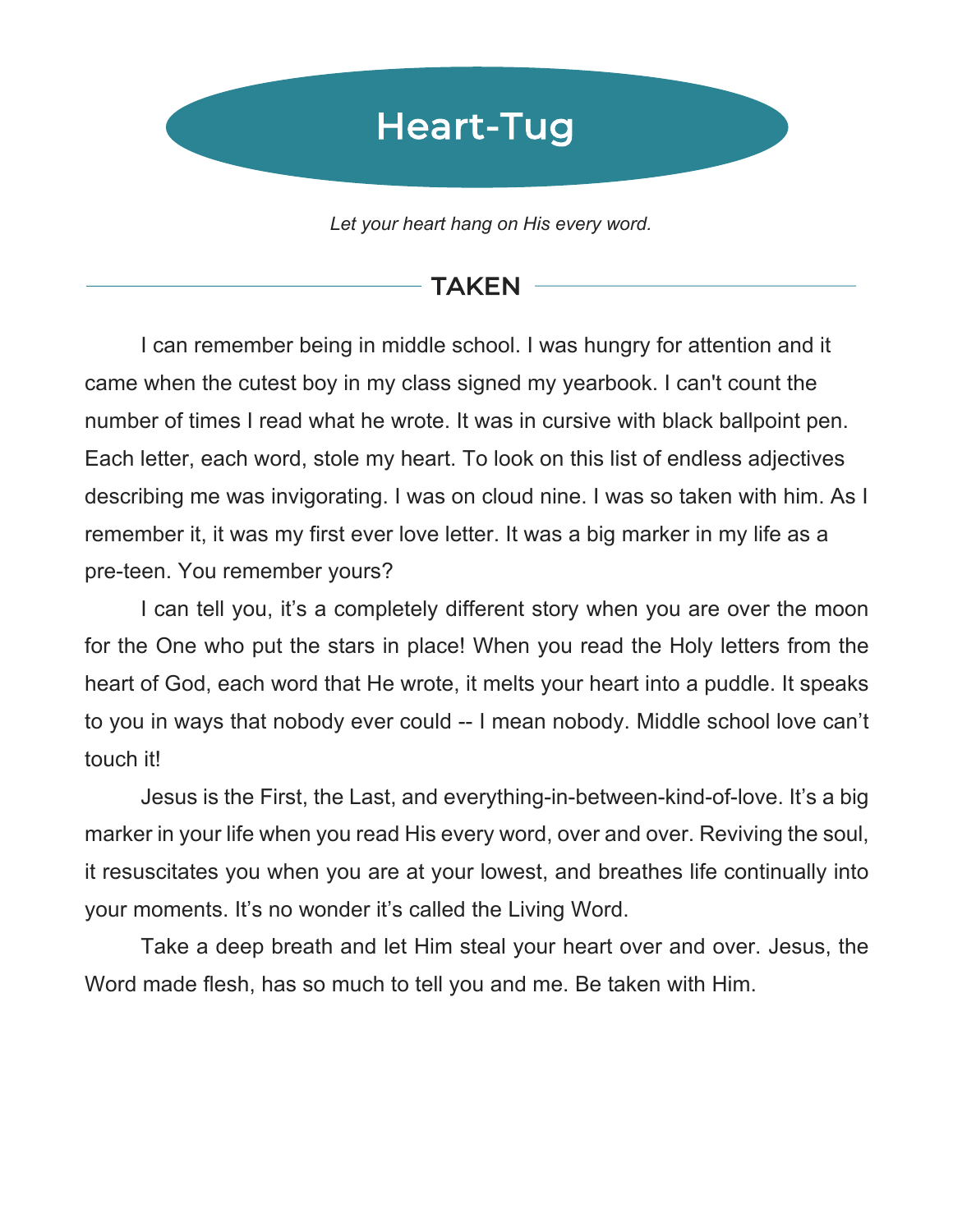#### ONLY ONE PLACE

"Lord, where else would we go? You alone have the words of eternal life and You are our only hope." (John 6:68)

#### FOOD THAT DELIVERS HOPE

Every day, we're hungry and thirsty; running to the fridge, the pantry, or the drive-through. Daily, we eat and drink, several times a day. Could it be that God is practical and practically showing us the deeper truth? Our hearts are no different and Jesus is the food and drink we need.

Listen to these words from the heart of Jesus to us: "I am the Bread of Life. The person who aligns with Me will never be hungry, the one who believes in Me will never be thirsty. Every person the Father gives Me eventually comes running to Me. And once that person is with Me, I hold on and don't let go. Come, come every day to Me." (John 6:35-38)

Do you catch this? First, we are to align ourselves with the Bread of Life. This hints to the disposing of something or someone else. Re-aligning our thoughts with the One who has the "words of eternal life." We dispose the junk food and receive

 $\overline{a}$ 



the real food. We  $\vert$  discover the essence of our being and purpose and connect  $\begin{bmatrix} 1 & 1 \end{bmatrix}$  with our only real hope, Jesus. We are encouraged to  $\vert$  run to the Bread of Life every day. My

dog runs to a crumb on the floor. We are offered far more than a crumb.

Everybody's got a hungry heart. Every heart is thirsty. Each of us is designed to crave Him. We need His every word to sustain us soul deep and He will never let us go.